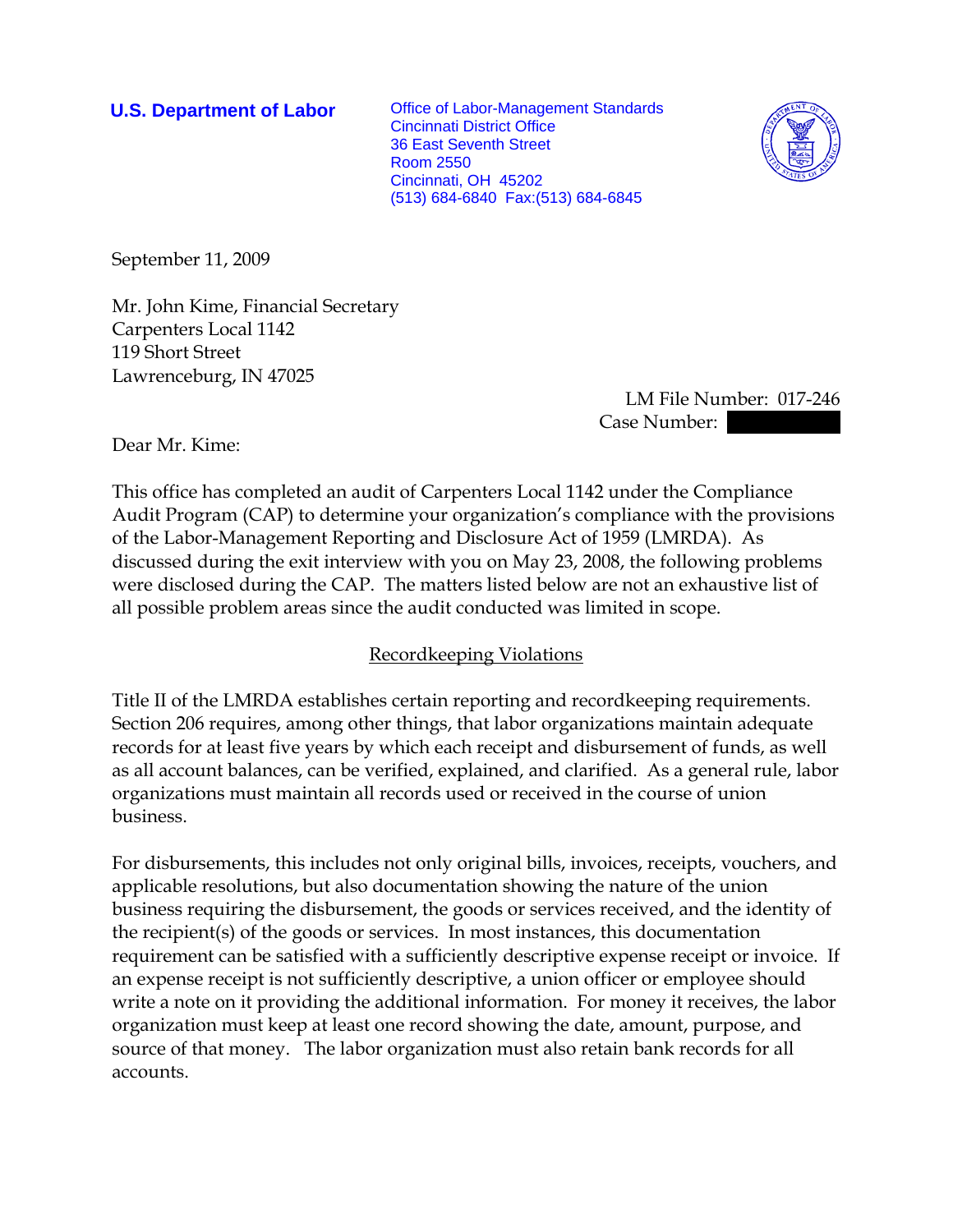Mr. John Kime September 11, 2009 Page 2 of 4

The audit of Local 1142's 2007 records revealed the following recordkeeping violations:

1. Inadequate Documentation Retained

Local 1142 did not retain adequate documentation for credit card expenses incurred by you totaling at least \$684.60. Local 1142 did not retain purchase receipts for any of its credit card purchases.

As noted above, labor organizations must retain original receipts, bills, and vouchers for all disbursements in order to clarify and verify all union expenditures. The president and treasurer (or corresponding principal officers) of your union, who are required to sign your union's LM report, are responsible for properly maintaining union records.

2. Deposit slips

Local 1142 did not retain a bank deposit slip for its September 2006 bank deposit.

Based on your assurance that Local 1142 will retain adequate documentation in the future, OLMS will take no further enforcement action at this time regarding the above violations.

# Reporting Violations

The audit disclosed a violation of LMRDA Section 201(b), which requires labor organizations to file annual financial reports accurately disclosing their financial condition and operations. The Labor Organization Annual Report Form LM-3 filed by Local 1142 for fiscal year ending June 30, 2007, was deficient in the following areas:

### Loans Receivable

During the audit you told OLMS that Local 1142 received restitution from former Office Secretary **Example 2018** as repayment for money embezzled in 2006. The restitution was correctly reported in Item 43 (Other Receipts) on the report for the fiscal year ending June 30, 2007. However, the restitution outstanding, \$1,180, was reported in Item 26B (Loans Receivable). Since this money was not loaned to **inclust 1.** it should not be reported as a loan receivable. Instead, you were advised that an explanation be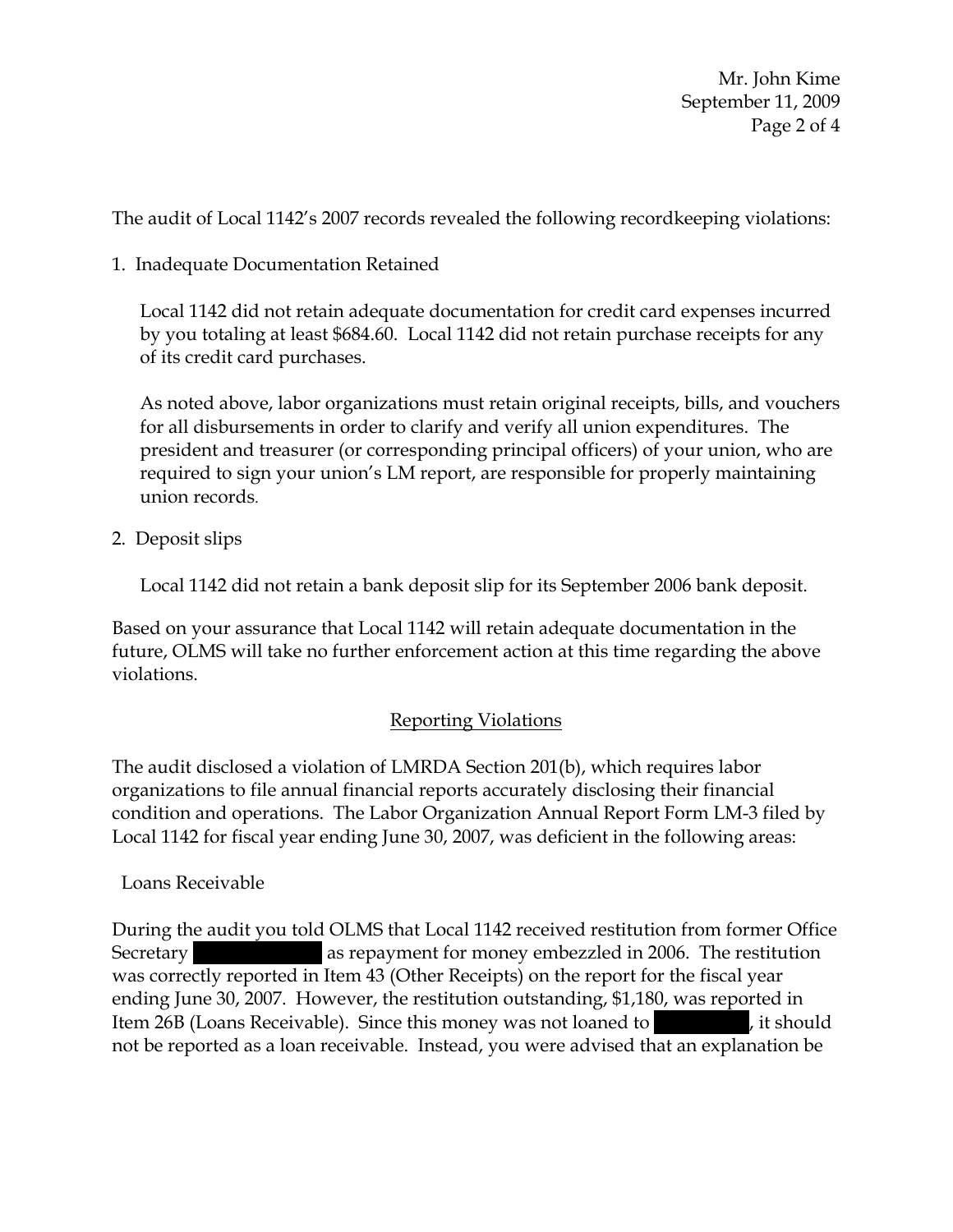Mr. John Kime September 11, 2009 Page 3 of 4

provided in Item 56 (Other Information) about the money repaid by as well as any unpaid balance.

## 2. Failure to File Bylaws

The audit disclosed a violation of LMRDA Section 201(a), which requires that a union submit a copy of its revised constitution and bylaws with its LM report when it makes changes to its constitution or bylaws. Local 1142 amended its constitution and bylaws in 2001, but did not file a copy with its LM report for that year.

Local 1142 has now filed a copy of its constitution and bylaws.

While I am not requiring that you do so, you may wish to file an amended report for 2007 to reflect more accurately the restitution paid by Ms. Beyer.

#### Other Issues

1. Use of a Signature Stamp and Signing Blank Checks

During the audit, you advised that it is Local 1142's practice for the office secretary to sign all union checks and to stamp the signature of President Tom Koons on union checks. You indicated that no one but the office secretary reviews these checks before they are issued. You also advised that union officers were pre-signing blank checks.

The two signature requirement is an effective internal control of union funds. Its purpose is to attest to the authenticity of a completed document already signed. However, the use of a signature stamp for the second signer or signing a blank check in advance does not attest to the authenticity of the completed check, and negates the purpose of the two signature requirement. OLMS recommends that Local 1142 review these procedures to improve internal control of union funds.

2. Inventory of Property

The union hall contains property such as computers, appliances, office equipment, desks, and chairs. Over time such property may be sold, given away, or disposed of. In order to keep track of fixed assets such as office furniture and equipment, I recommended that the union maintain an inventory or similar record of property on